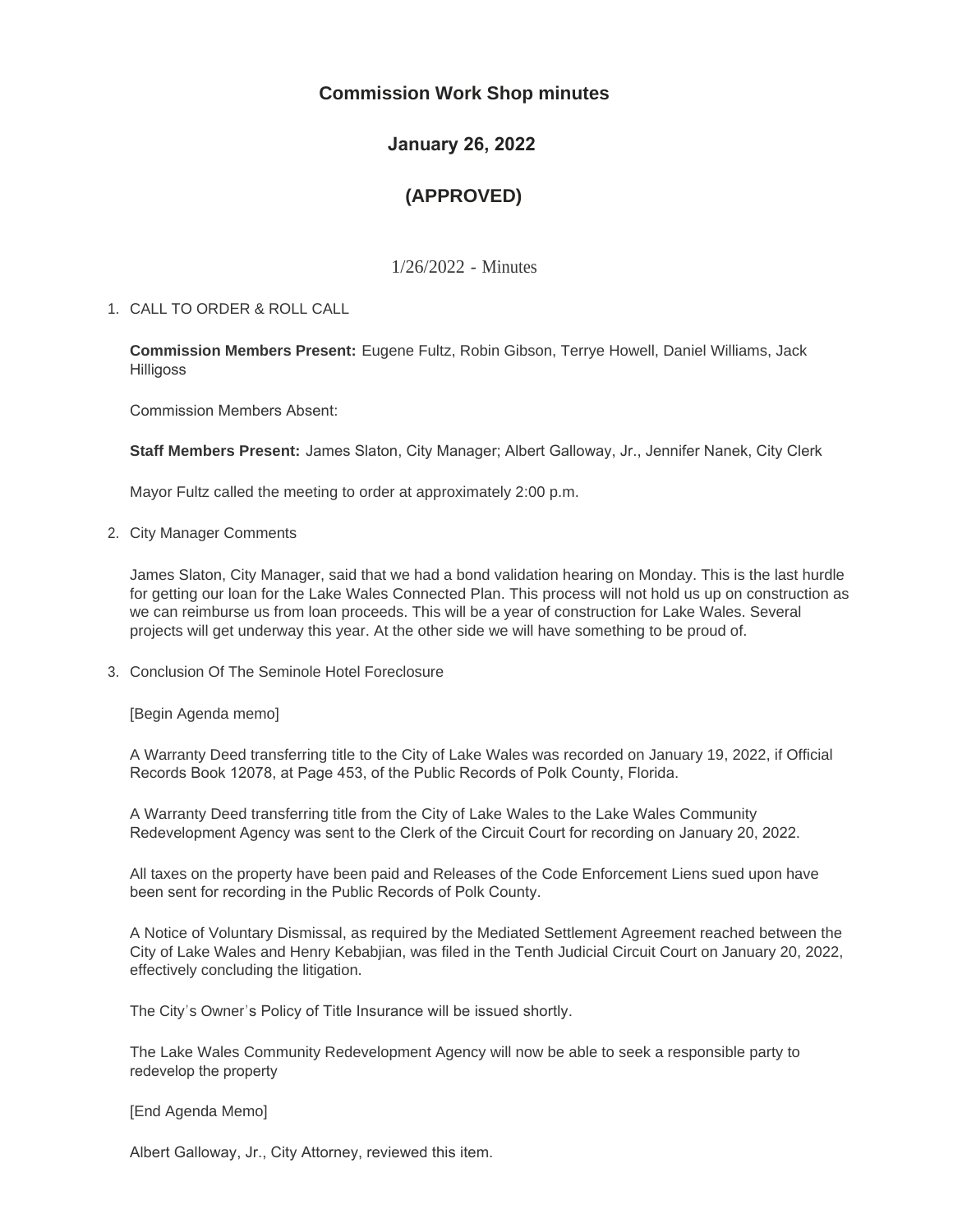James Slaton, City Manager, said he has issued a task order to Dover-Kohl to help us draft a scope of work for this project. Mr. Slaton asked Mr. Galloway if the plan was to turn the property over to the CRA. Mr. Galloway said that is done already.

4. Agreement With Cobb Construction For Construction Of The Park Avenue Connector Trail.

[Begin Agenda Memo]

**SYNOPSIS**: The City Commission will consider entering into an agreement with Cobb Construction related to building the Park Avenue Connector Trail.

**RECOMMENDATION** It is recommended the City Commission consider the following action(s):

1. Approve the agreement with Cobb Construction regarding the Park Avenue Connector Trail.

2. Authorize the City Manager to execute the appropriate documents, on the City's behalf.

3. Authorize an expenditure in the amount of \$1,474,290.72. 4. Authorize a budget amendment in the amount of \$374,290.72.

**BACKGROUND** The City is considering the construction of the Park Avenue Connector Trail, a project first proposed in early 2020. The trail connects Lake Wailes Park Trail to Historic Downtown Lake Wales. Key components of the project include:

- Narrowing Park Avenue between Lakeshore Blvd. & North 3rd St. from two lanes to one lane
- Maintaining Park Avenue as a one-way east to west street
- Allowing the space gained by the narrowing of the street to be rebuilt as the trail
- Complete reconstruction of Park Avenue from curb to curb
- Adding six parallel parking spaces along Park Avenue to serve residents, park users and trail users

The City of Lake Wales held a public open house on August 20, 2020 to receive and incorporate feedback from the community. Additionally, the City held office hours to work directly with impacted residents that live along Park Avenue. Significant concern was raised regarding the loss of existing on-street parking. In order to mitigate the concern, the City incorporated six parallel parking spaces located in two locations along Park Avenue.

The ultimate goal of this trail is to integrate and connect Historic Downtown Lake Wales, Crystal Lake Park, and Lake Wailes Park as recommended in the Dover Kohl "Lake Wales Connected" plan (page 101, Near-Term Action Step 3).

Construction of this project was competitively bid (ITB #21-490), Cobb Construction was the lowest-qualified bidder of two total bids received. Staff met with a representative from Cobb Construction and identified two primary areas to reduce costs associated with the project. These cost saving areas include:

1. Substitution of lighting – The project originally called for the custom lights to be utilized in the Park Avenue Streetscape and 1st Street Streetscape. Due to the significant cost related to the manufacturing of these custom lights and concern that they may not be cohesive with the existing design in Lake Wailes Park, staff recommends substituting the lights. The substitute light product is the same model that currently lines the Lake Wailes Park trail and Downtown Linear Park trail.

2. Landscaping – In October 2020, the City of Lake Wales and Lake Wales Community Redevelopment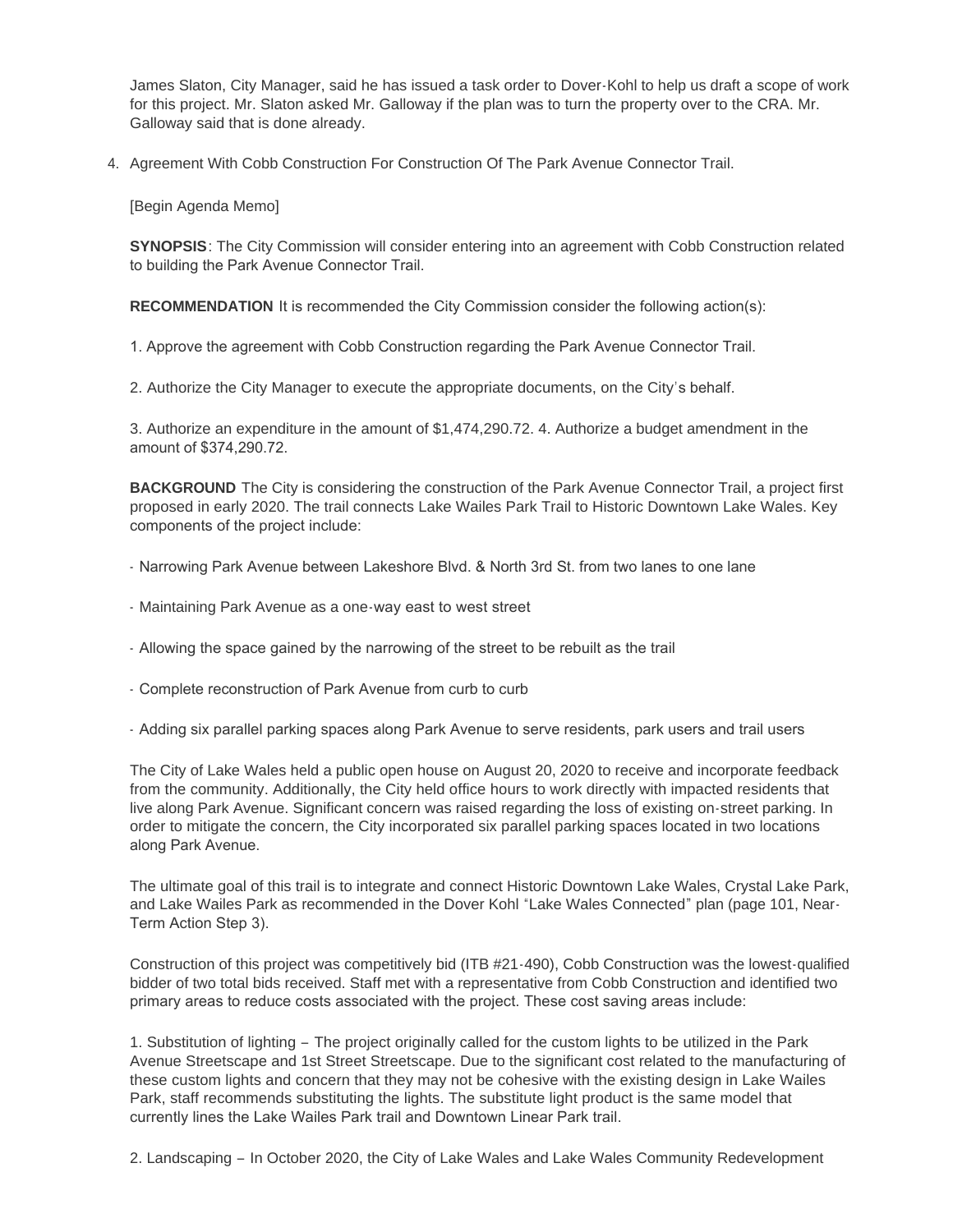Agency authorized the creation of a City Horticulture Department and hiring of a staff horticulturist. Over a year into the program, the City's Horticulture Department has excelled faster than anticipated. Due to the high unit cost of the selected plant material, staff recommends eliminating the landscaping from the contract with Cobb Construction and rather install all plant material in-house at a reduced cost. The City Commission will need to authorize a budget amendment in the amount of \$374,290.72. There are sufficient funds available to cover the amount needed via budget amendment, shown below in the Fiscal Impact Overview chart. Staff attributes cost overruns due to a number of circumstances, including COVID-19 related supply chain issues, inflation, and the significant amount of work available.

**OTHER OPTIONS** The City Commission may direct staff to not move forward with the Park Avenue Connector Trail.

**FISCAL IMPACT** Cobb Construction will be compensated a fixed fee of \$1,474,290.72. The project will be funded via several avenues, as broken down below:

Overview of Park Avenue Connector Trail Funding:

Funding

State Grant \$ 200,000.00

Recreation Impact Fees \$ 300,000.00

Loan via CRA \$ 750,000.00

CRA Fund Balance \$ 74,290.72

Utilities \$ 50,000.00 Streets \$ 100,000.00

Total Cobb Construction \$ 1,474,290.72

\*\*Staff anticipates an additional \$28,000.00 to be expended from CRA Fund Balance to fund the installation of the Park Avenue Connector Trail landscaping. This expenditure will be brought before the Community Redevelopment Agency at a future date.\*\*

[End Agenda memo]

Michael Manning, Assistant to City Manager, gave a presentation on the trail project. He reviewed the history, what it will look like and shared a map of the route and where it connects with other trails. He then reviewed this item. Mr. manning the reviewed landscaping plans for the trail which will be done by Lester Gulledge our horticulturist.

James Slaton, City Manager, asked Mr. Manning to review the timeline. Mr. Manning said he expects the project to start in March or April. The project will take 8 months. Mr. Slaton said we will communicate with residents of the area about when construction begins. Parking issues on Park Avenue were discussed.

5. Rotor Replacement For Oxidation Ditch

[Begin Agenda Memo]

**SYNOPSIS:** Staff recommends the commission approve expending funds of \$91,780.00 to Lakeside Equipment Corporation for the rotor replacement in the oxidation ditch located at the wastewater treatment plant.

**STAFF RECOMMENDATION** It is recommended that the City Commission consider taking the following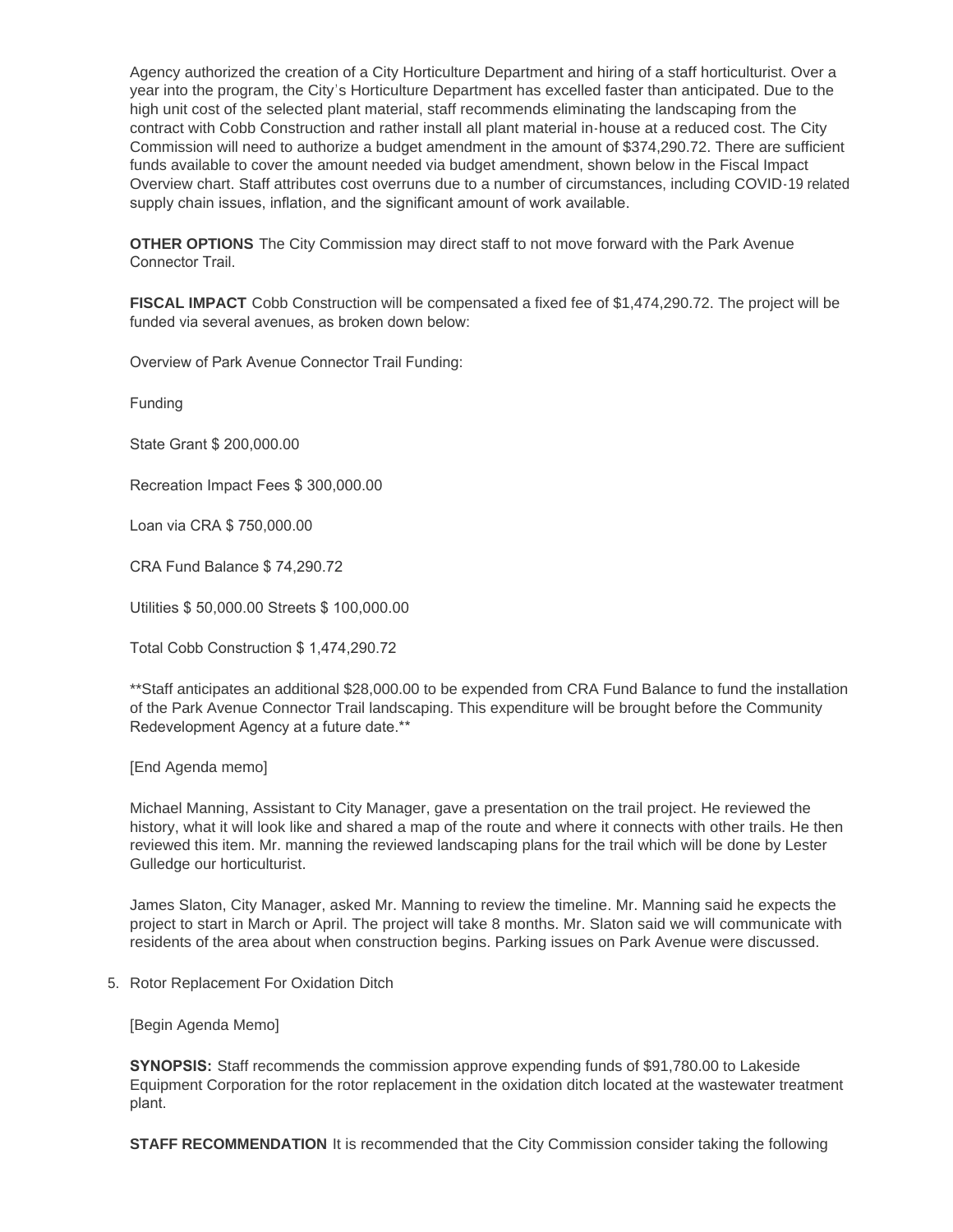action: 1. Approve expending funding of \$91,780.00 to Lakeside Equipment Corporation for the rotor replacement in the oxidation ditch. 2. Authorize the City Manager to execute the appropriate documents, on the City's behalf.

**BACKGROUND** The oxidation ditch in the wastewater treatment process consists of a large holding tank in a continuous ditch with an oval shape similar to that of a racetrack. The ditch is built on the surface of the ground and is lined with an impermeable lining. This allows the wastewater to have plenty of exposure to the open air for the diffusion of oxygen. Cylindrical brush rotors in the oxidation ditch turn, aerating the liquid and causing it to move within the track. The liquid from the oxidation ditch then flows to a final clarifier. The City's wastewater treatment plant, originally built around 1986, has five brush rotors in its oxidation ditch. While the plant can continue to operate with the remaining four rotors, it is not advised to do so for an extended period. These rotors have been in service since 1986 and usually there is no warning when one is about to fail until it happens. The commission approved, at the January 4, 2022 City Commission meeting, the purchase for a replacement rotor. Staff prepared to add the replacement of the final two rotors from 1986 in the 2022-2023 maintenance and repair budget. Since that time, an additional rotor has failed. Since the crane equipment is on site and not take the chance of the third original rotor failing, Staff recommends the commission take the following action, approve the expenditure of funds for \$91,780.00 for the purchase of two replacement rotors from Lakeside Equipment Corp., and authorize the City Manager to execute any documents on the City's behalf.

**OTHER OPTION** The commission could chose not to approve the purchase for the replacement rotor and proceed at a later date, which could affect the wastewater treatment plant operations.

**FISCAL IMPACT** \$150,000 is budgeted in the Wastewater Division's FY '21-'22 Operating Budget M&R Treatment Plants line item to address any needed repairs to the treatment plant throughout the budget year. A budget transfer will be required to ensure the budget line item has sufficient funds to cover this replacement.

### [End Agenda Memo]

Sarah Kirkland, Utilities Director, reviewed this item. James Slaton, City Manager, asked if this is a budgeted item. Ms. Kirkland said they have funds budgeted in maintenance for events like this throughout the year.

### 6. CCTV System Purchase

[Begin Agenda Memo]

### **SYNOPSIS:**

Staff recommends the commission approve expending funds of \$15,613.00 to Texas Underground for the purchase of CCTV equipment replacement.

**STAFF RECOMMENDATION** It is recommended that the City Commission consider taking the following action: 1. Approve expending funding of \$151,613.00 to Texas Underground for the purchase of CCTV equipment to replace the old outdated system currently in operation. 2. Authorize the City Manager to execute the appropriate documents, on the City's behalf.

**BACKGROUND** Video inspection is invaluable for the identification and documentation of deficiencies such as dips, offset joints, cracks, roots, blockages, infiltration, and more. Accurate assessment of pipeline condition can help prevent faulty installations, predict potential failure points, and identify deficiencies in need of repair. The camera staff is currently using is inefficient and outdated. Repair parts are hard to find, so the camera is out of services for long periods. This equipment will replace the old out dated equipment staff is currently using. Staff recommends the commission take the following action, approve the expenditure of funds for \$151,613.00 for the purchase of CCTV camera equipment, and authorize the City Manager to execute any documents on the City's behalf.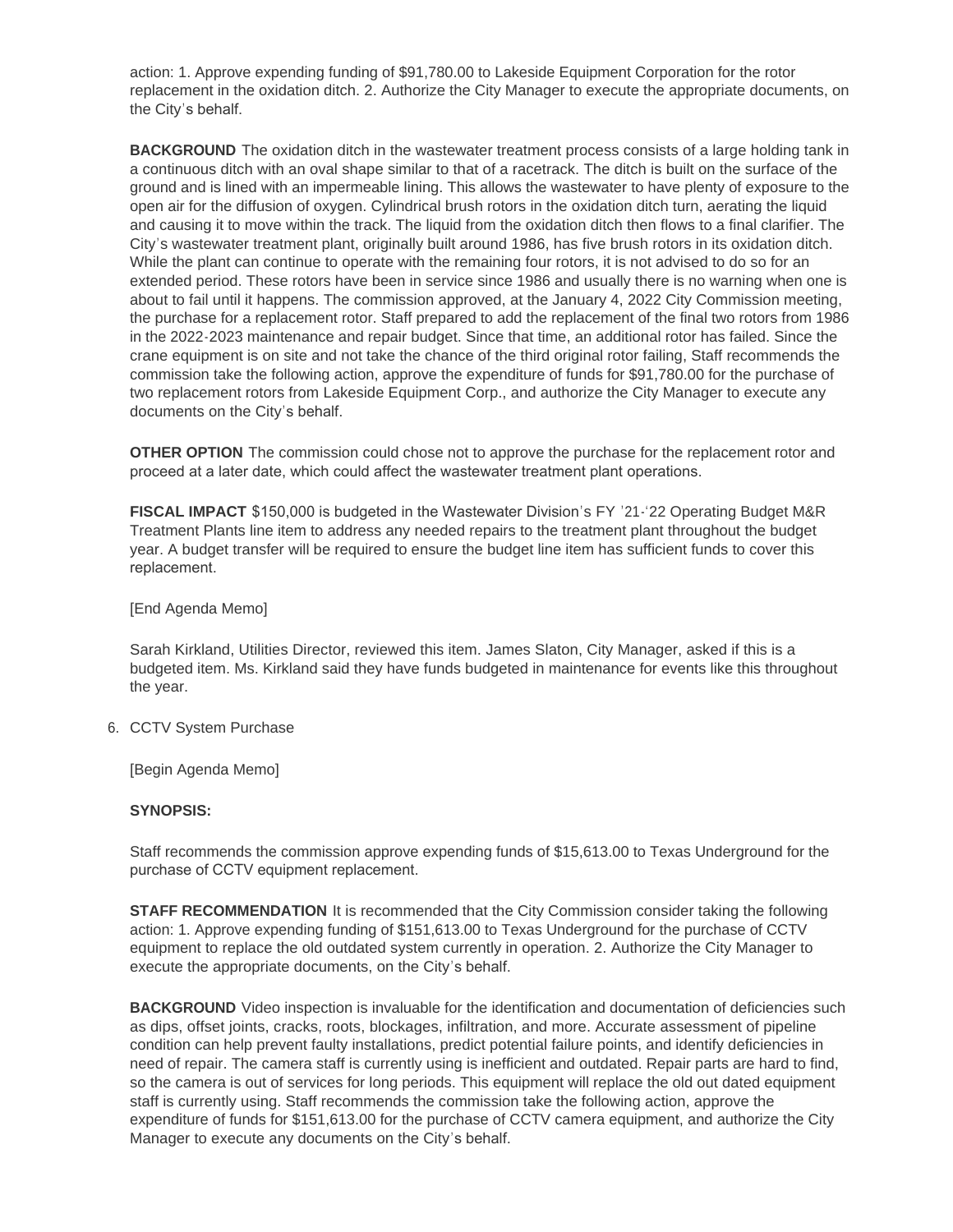**OTHER OPTION** The commission could chose not to approve the purchase for the replacement of a new CCTV camera system used for the inspection of sewer infrastructure.

**FISCAL IMPACT** \$181,500 is budgeted in the Utilities Capital Equipment '21-'22 Budget

[End Agenda Memo]

Sarah Kirkland, Utilities Director, reviewed the item.

7. Supervisory Control And Data Acquisition (SCADA) Equipment Lease Agreement Through Data Flow Systems.

[Begin Agenda Memo]

**SYNOPSIS:** Staff is seeking commission approval to enter into an equipment lease agreement in the amount of \$630.00 a month for 48 months for the Supervisory Control and Data equipment with Data Flow Systems.

**STAFF RECOMMENDATION** It is recommended that the City Commission consider taking the following action:

1. Approve the lease of equipment for interconnecting all the City's water plants, enabling off site monitoring.

2. Authorize the City Manager to execute the appropriate documents, on the City's behalf.

#### **BACKGROUND**

Water demand and energy costs are rising on a global level and resources are shrinking-all while aging water infrastructures are rapidly deteriorating. These are a few reason calling for smarter technology solutions when it comes to operating and monitoring the city's various water treatment plants. Having control over our water plants allows staff to avoid excessive waste. Recent advances in technology have positioned water plant operators as a major force for system improvement, regulatory compliance, and financial planning. Supervisory Control and Data (SCADA) also makes it possible to review historical data for the sake of comparison and troubleshooting. Alarms provide another layer of security. High level or lowpressure switches pump failure, or valves not closing might trigger these alarms. The Programmable Logic Controller (PLCs) serve as an early warning system so that issues can be resolved before they become disasters.

The installation of the Supervisory Control and Data (SCADA) system allows the operators to be able to focus more on what they do best and less on tasks that can take them away from work that is more important. When implementing Supervisory Control and Data (SCADA), the Programmable Logic Controller (PLC's) take care of most of the important hourly tasks, which previously dominated the operator's daily schedule. Supervisory Control and Data (SCADA) is one way water utility operators can effectively monitor network efficiency and performance. When issues are detected, operators can quickly take action to prevent adverse public health and economic issues.

Staff currently uses the Supervisory Control and Data (SCADA) system through Data Flow for the monitoring of the city's three main water treatment plants, wastewater plant, lift stations, and reuse system. The City does save on some of the cost of installation due to already having the base of the system established. This recommendation is to extend the SCADA system to the newly acquired Park Water plant area.

Staff recommends the Commission take the following action, approve the lease of equipment for interconnecting all the City's water plants, enabling off site monitoring utilizing the Supervisory Control and Data (SCADA) network system.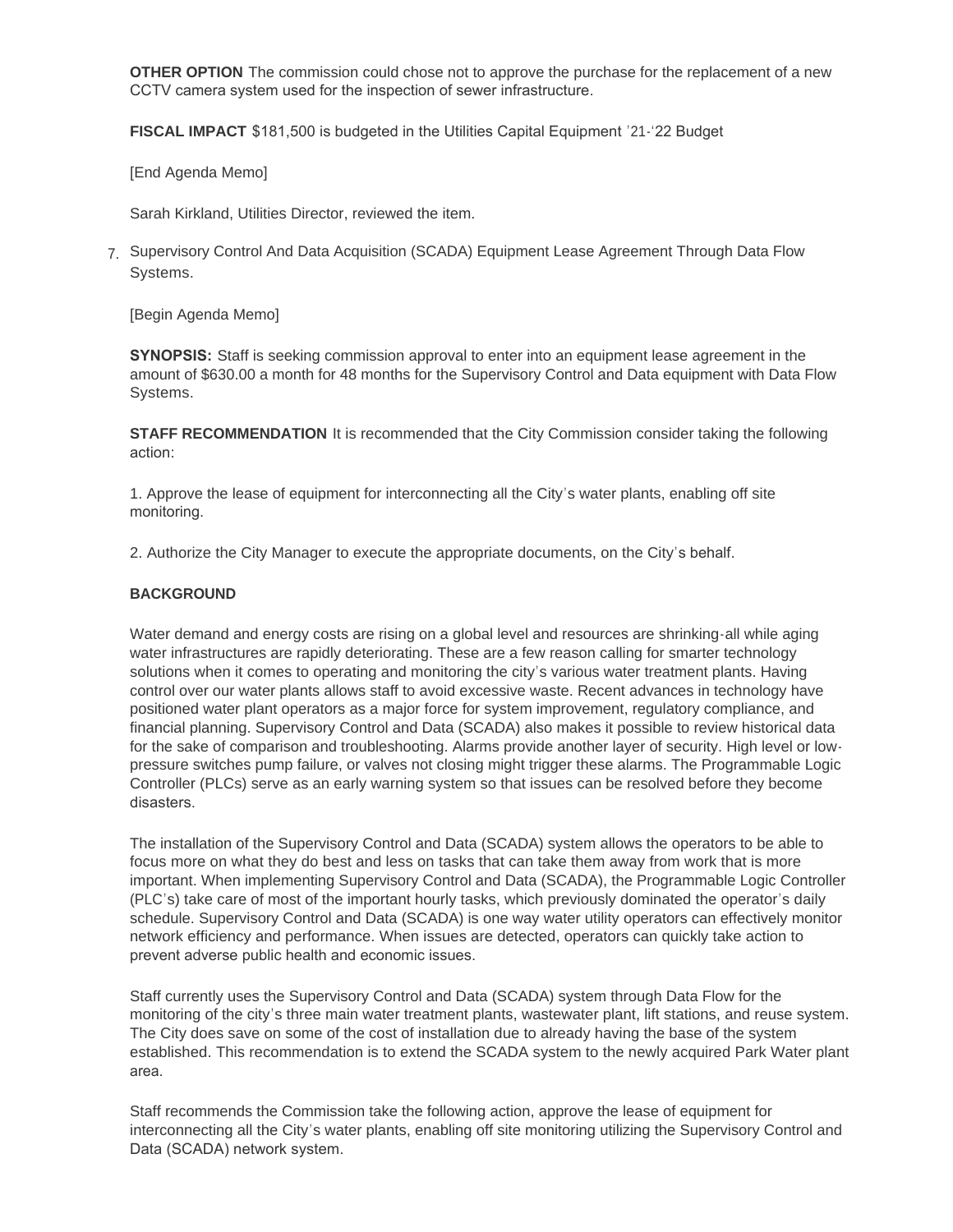**OTHER OPTIONS** The commission could chose not to approve the lease agreement and staff would continue to monitor the Park Water plant manually.

**FISCAL IMPACT** The \$630.00 for the lease agreement can be budgeted to the general operating budget for the water division.

[End Agenda Memo]

Sarah Kirkland, Utilities Director, reviewed the item.

8. Water Supply Facilities Work Plan Task Order #5

[Begin Agenda First]

**SYNOPSIS**: Hoyle Tanner & Associates, Inc. will prepare the Water Supply Facilities Work Plan (Plan) update due to the Southwest Florida Management District by May 17, 2022.

**RECOMMENDATION** It is recommended that the Commission take the following action: 1. Approve Engineering services with Hoyle Tanner & Associates, Inc. for \$65,000.00. 2. Authorize the City Manager to execute the appropriate documents, on the City's behalf.

**BACKGROUND** The City owns and operates a public, municipal drinking water system serving approximately 29,600 people providing roughly 3 MGD (million gallons per day) including the City and Park Water service area. The current water source is groundwater from the Upper Floridan aquifer, which is treated by aeration and chlorination at several water treatment facilities. The City's ability to withdraw groundwater from the current source, the Upper Floridan Aquifer, is limited by the City's Water Use Permit (WUP). Besides the withdrawal limits, the WUP contains 24 special conditions requiring, among other things, a regulatory permit review in early 2022 that could result in changes to the limits and other aspects of the WUP. To prepare for this upcoming review, Task Order #2 and Task Order #3 provided a review of these special conditions and the City's compliance as well as the development of a preliminary water supply and permitting strategy for the upcoming review and required reports. Task Order #4 deals with Hoyle Tanner's specific interaction with SWFWMD and the approach taken in preparation for the WUP permit review.

Task, Order #5 deals with the preparation of an updated Water Supply Facilities Work Plan. Last December, the Southwest Florida Water Management District (SWFWMD) alerted water suppliers within its jurisdiction, that a local Water Supply Facilities Work Plan (Plan) update would be due on May 17, 2022. The requirements for this Plan are outlined in various technical assistance documents published by the state and the water management districts and the Plan should be consistent with SWFWMD's Regional Water Supply Plan. The elements of the Plan include: population and water demand projections; identification of the service area within and outside the City jurisdictional area; an inventory and capacity analysis of existing water supply and treatment facilities including reuse; a determination of whether additional water supplies and facilities are needed to meet future demands; an identification of anticipated, major capital improvements; incorporation and expansion of water conservation and reuse programs; and the City's relevant goals, objectives and policies. A certain amount of the information required by the Plan has already been developed by Hoyle Tanner and included in the 2020 Potable Water Master Plan report. Submission of this Plan would mark the first time that the City presents its current thinking regarding future water supply to SWFWMD and will likely open the door to extended discussions with them. By its nature, the Plan would address the City's future water supply options including whether to commit to the Polk Regional Water Cooperative (PRWC) regional water supply program.

Staff recommends the Commission take the following action, approve entering into a contract with Hoyle Tanner for the update of the Water Supply Facilities Work Plan to be submitted to the Southwest Florida Water Management District by May 17, 2022, and authorize the City Manager to execute the appropriate documents, on the City's behalf for \$65,000.00.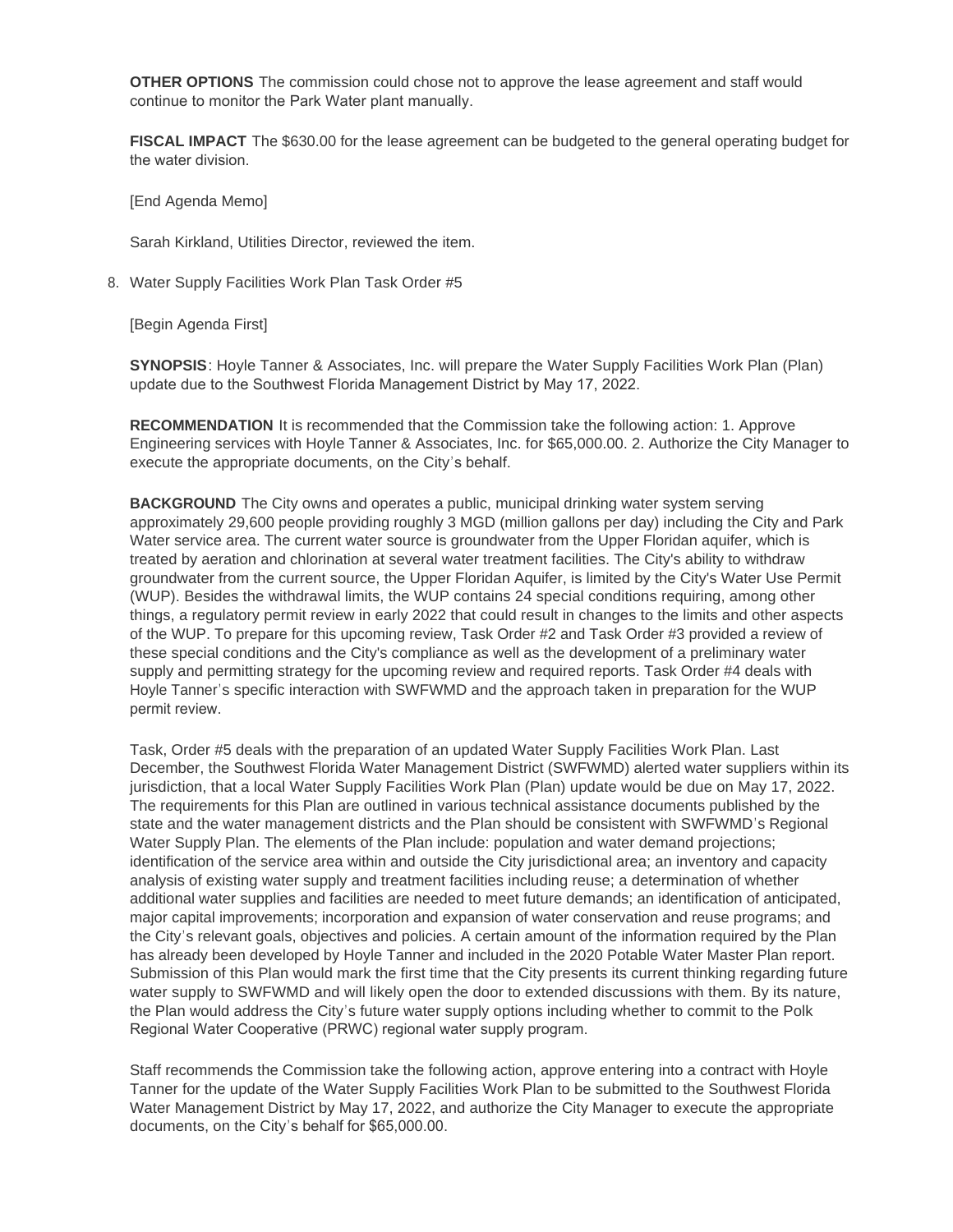**OTHER OPTIONS** None. The Water Supply Facilities Work Plan update is due on May 17, 2022. It is a requirement of the Southwest Florida Water Management District.

**FISCAL IMPACT** The 2020-21 Utilities Capital Improvement Plan line item for the exploration of alternative water supply sources.

[End Agenda Memo]

Sarah Kirkland, Utilities Director, reviewed this item.

Mayor Fultz said this is our first time giving something in writing to SWFWMD about our intentions. There is concern about those cities doing their own AWS. So we don't be surprised about conversations with SWFWMD. Ms. Kirkland said Hoyle Tanner can be our representative to SWFWMD as they are developing our plan.

Mark Bennett, Development Services Director, said the work plan gets incorporated into the comprehensive plan. Its good planning to coordinate water supply issues with growth and development.

g. Ordinance 2022-04 Annexation - 1st Reading And Public Hearing 217.94 Acres Of Land South Of Lake Mabel Loop Road, East Of Scenic Highway North, North Of Masterpiece Road, And West Of Tower Road

[Begin Agenda Memo]

#### **SYNOPSIS:**

Ordinance 2022-04 proposes the voluntary annexation of approximately 217.94 acres of land located south of Lake Mabel Loop Road, east of Scenic Highway North, north of Masterpiece Road, west of Tower Road, and contiguous to the incorporated City limits.

**RECOMMENDATION** Staff recommends approval at first reading, and adoption after second reading of Ordinance 2022-04 following a public hearing. Public Hearing notice requirements have been met. A recommendation from the Planning and Zoning Board is not required for an annexation ordinance.

**BACKGROUND** Gardinier Florida Citrus, Inc., owner, petitioned annexation into the corporate city limits of Lake Wales on November 30, 2021. "Attachment A" to the ordinance shows the property's location. It is contiguous to the City Limits along its western boundary.

**OTHER OPTIONS** Decline to annex the property.

**FISCAL IMPACT** The annexation will add to the City's tax roll. The properties are valued at a total of \$1,690,775, which would bring in additional property taxes. Additionally, the approval of the annexation would allow the applicant to assemble a tract of land for potential residential development.

[End Agenda Memo]

Mark Bennett, Development Services Director, reviewed this item.

10. Ordinance 2022-05 Annexation - 1st Reading And Public Hearing 0.16 Acres Of Land North Of Hickory Hammock Road And West Of Nursery Road

[Begin Agenda Item]

**SUBJECT:** Ordinance 2022-05 Annexation – 1st Reading and Public Hearing 0.16 acres of land north of Hickory Hammock Road and west of Nursery Road PID: 272915-864200-007120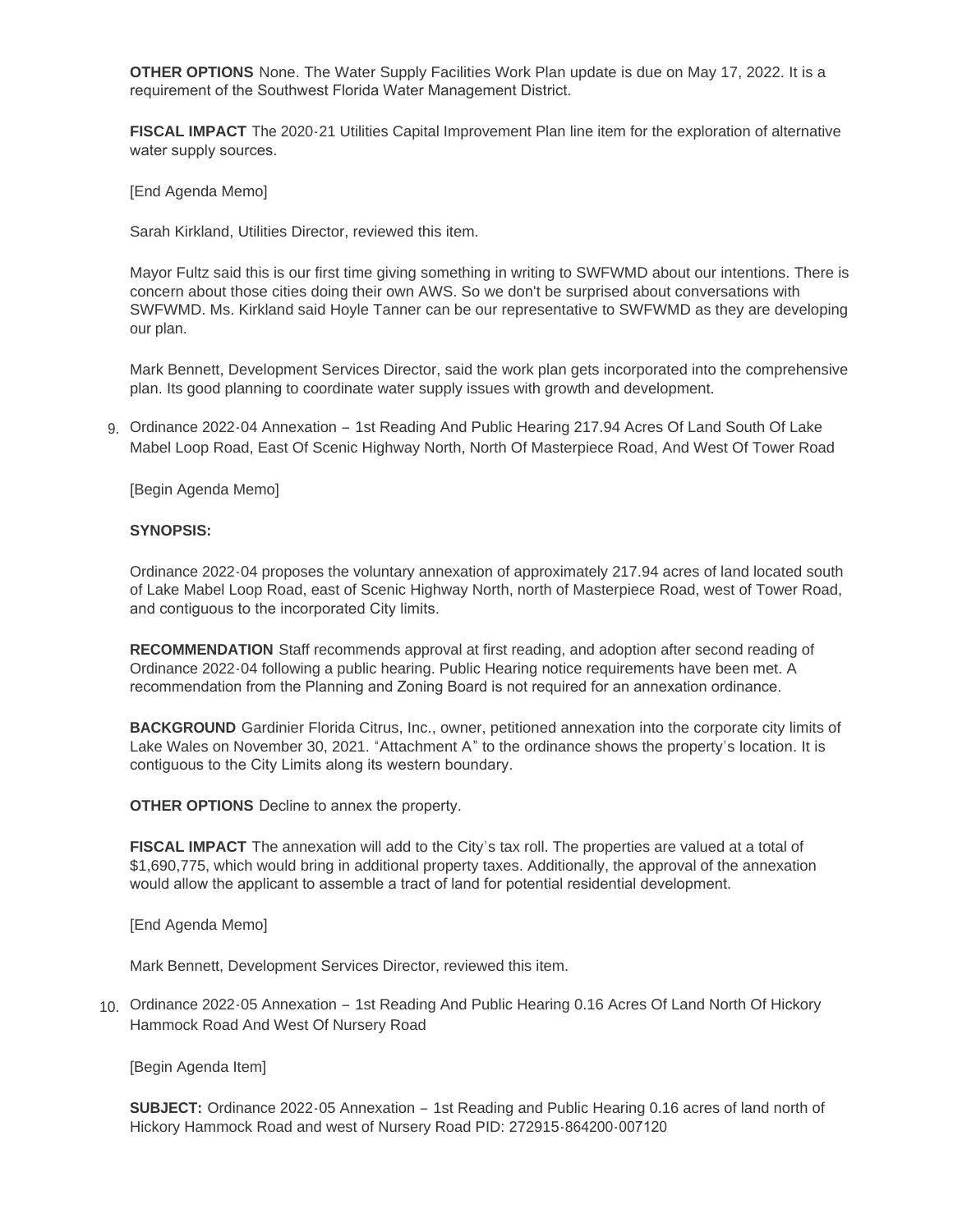**SYNOPSIS**: Ordinance 2022-05 proposes the voluntary annexation of approximately 0.16 acres of land located north of Hickory Hammock Road, west of Nursery Road, and contiguous to the incorporated City limits.

**RECOMMENDATION** Staff recommends approval at first reading, and adoption after second reading of Ordinance 2022-05 following a public hearing. Public Hearing notice requirements have been met. A recommendation from the Planning and Zoning Board is not required for an annexation ordinance.

**BACKGROUND** Star Lake Inc., owner, petitioned annexation into the corporate city limits of Lake Wales on December 2, 2021. "Attachment A" to the ordinance shows the property's location. It is contiguous to the City Limits along its western boundary.

**OTHER OPTIONS** Decline to annex the property.

**FISCAL IMPACT** The annexation will add to the City's tax roll. The property is valued at \$4,495, which would bring in additional property taxes. Additionally, the approval of the annexation would allow the applicant to assemble a tract of land for potential residential development.

[End Agenda Memo]

Mark Bennett, Development Services Director, reviewed this item.

Deputy Mayor Gibson asked about establishing a City footprint. He expressed concern about losing the vistas on Scenic HWY. He cautioned against going out from the City with annexations. Do we have incentives for infill developments? There are economic benefits in doing more of this. James Slaton, City Manager, noted this parcel is within City Limits already.

Mr. Bennett shared plans for a land development study this year. First we have to get a scope of services together for approval. Then we can move forward.

Mayor Fultz said we need to look beyond our footprint to grow as a City. Commissioner Hilligoss said he hopes this effort is more proactive than reactive. Mr. Slaton said this has been in the works for awhile. Mr. Bennett said such a plan might be a good tool in helping plan with the County as we grow. The plan can help with other infrastructure needs as well. Deputy Mayor Gibson said many citizens are apprehensive about the new growth. Forthcoming growth was discussed.

Mr. Slaton asked Mr. Bennett to review Core Improvement areas. Mr. Bennett reviewed Core Improvement Areas where impact fees are waived. Commissioner Howell asked if that applies to commercial projects. Mr. Bennett said yes. Deputy Mayor Gibson asked if water and sewer impact fees can be waived. Sarah Kirkland, Utilities Director, said yes and shared some examples where that has been done.

Future Land Use & Zoning For 8.84 Acres Of Land North Of Mountain Lake Cutoff Road And West Of US 11. Highway 27

[Begin Agenda Memo]

**SYNOPSIS:** Laurent Meyer, authorized agent for owners, requests approval of City Commission to amend the Zoning Map, and the Future Land Use Map of the Comprehensive Plan to the above-mentioned parcel totaling approximately 8.84 acres of land.

**RECOMMENDATION** Approval at first reading, and adoption at second reading, following a public hearing, to re-assign the following land use and zoning designations, as recommended by the Planning and Zoning Board at a regular meeting on January 25, 2022: Current Land Use: LCI Current Zoning: LCI Proposed Land Use: HDR Proposed Zoning: R-3

**BACKGROUND** The subject property is located north of Mountain Lake Cutoff Road and west of US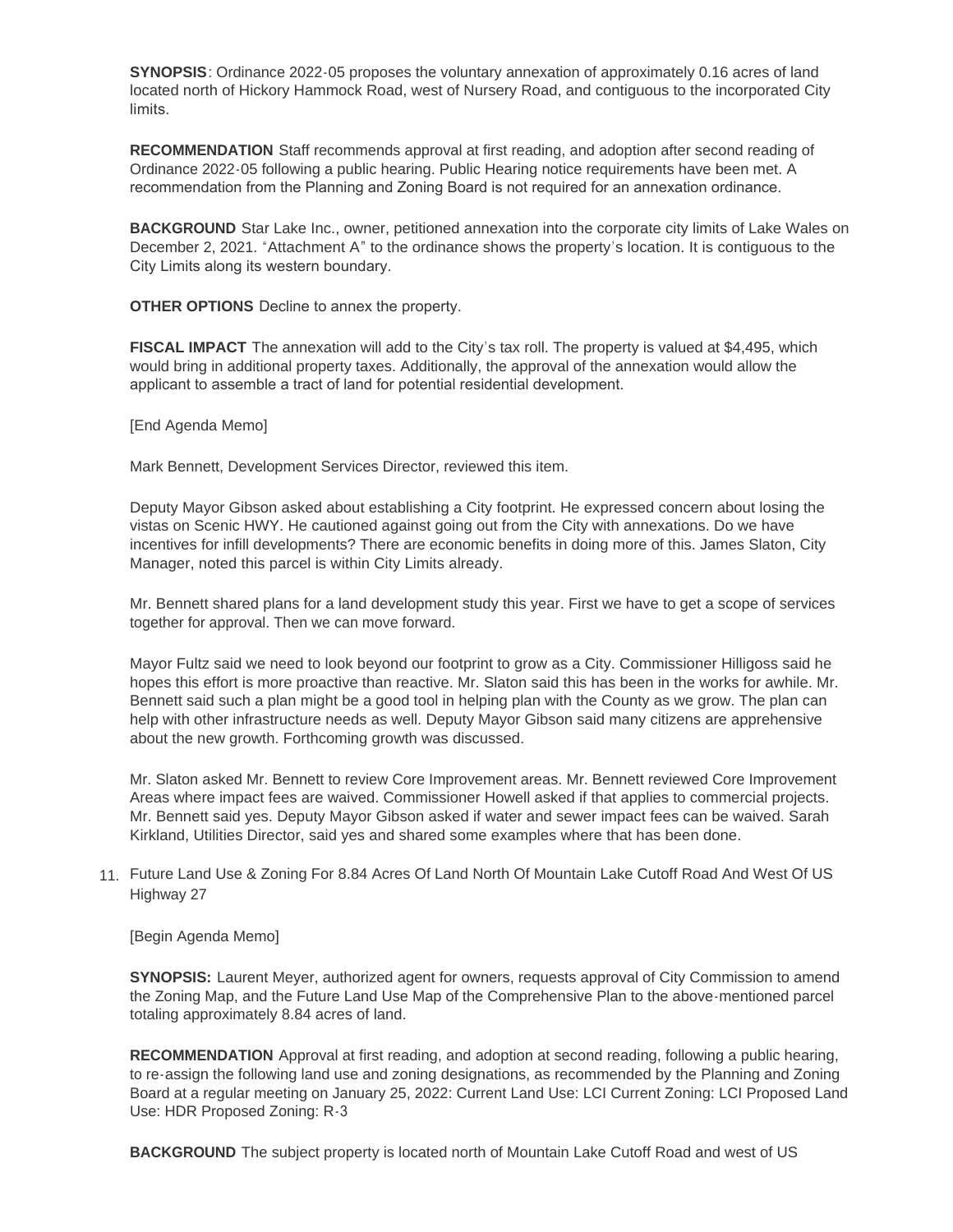Highway 27, just west of the Sizzling Grill. The existing site is known as the Green Gables Inn. Land Use and Zoning amendments have been presented to the Planning & Zoning Board at a regular meeting on January 25, 2022. This parcel will become part of residential redevelopment; however, development plans have not yet been submitted to the City. The redevelopment plans would need to go through the Planned Development Project procedure to be approved. A Future Land Use Designation of HDR – High Density Residential at 25 units per gross acre, and a Zoning designation of R-3 is compatible with the surrounding area and will complement the built environment.

CODE REFERENCES AND REVIEW CRITERIA The City Commission assigns future Land Use and Zoning designations by ordinances upon a recommendation from the Planning & Zoning Board. The adopted ordinance is transmitted to the state's Department of Economic Opportunity (DEO) for review. The DEO reviews the designations as appropriate with reference to the City's Comprehensive Plan.

**FISCAL IMPACT** Re-assignment would enable the redevelopment of this property and the potential increase in property value.

[End Agenda Memo]

Mark Bennett, Development Services Director, reviewed this item.

Commissioner Howell asked if Sizzling Grill will be torn down. Mr. Bennett said no. It will be in walking distance of this development.

- 11.I. ORDINANCE D2022-01 (CPA/Future Land Use Map Amendment For Approximately 8.84 Acres Of Land North Of Mountain Lake Cutoff Road And West Of US Highway 27) 1st Reading And Public **Hearing**
- 11.II. ORDINANCE D2022-02 (Zoning Map Amendment For Approximately 8.84 Acres Of Land North Of Mountain Lake Cutoff Road And West Of US Highway 27) 1st Reading And Public Hearing
- 12. RESOLUTION 2022-01 Spratt Road Transfer Agreement

[Begin Agenda Memo]

**SYNOPSIS:** The Spratt Road Transfer Agreement contemplates the transfer of Spratt Road, a public County road, to the City of Lake Wales.

**RECOMMENDATION** The City Commission authorize the Mayor to execute the Agreement.

**BACKGROUND** Spratt Road, an unimproved County grove road, is located west of US Highway 27, and southwest of Mountain Lake Cutoff Road. The road extends into a Planned Development Project (PDP) called Harper Estates (formally known as K&M Groves), approved by City Commission in 2021 for a 67-lot single-family residential subdivision. The plan was recommended by the Planning and Zoning Board, and approved by City Commission, with the understanding that Spratt Road would be transferred to the City and later vacated.

**OTHER OPTIONS** Decline to approve the Agreement.

**FISCAL IMPACT** Because the road will be vacated during the plat process, there should be no costs incurred to the City for the maintenance of Spratt Road.

[End Agenda Memo]

Mark Bennett, Development Services Director, reviewed this item.

ORDINANCE 2022-01 Annexation – 2nd Reading And Public Hearing 29.94 Acres Of Land South Of Old 13.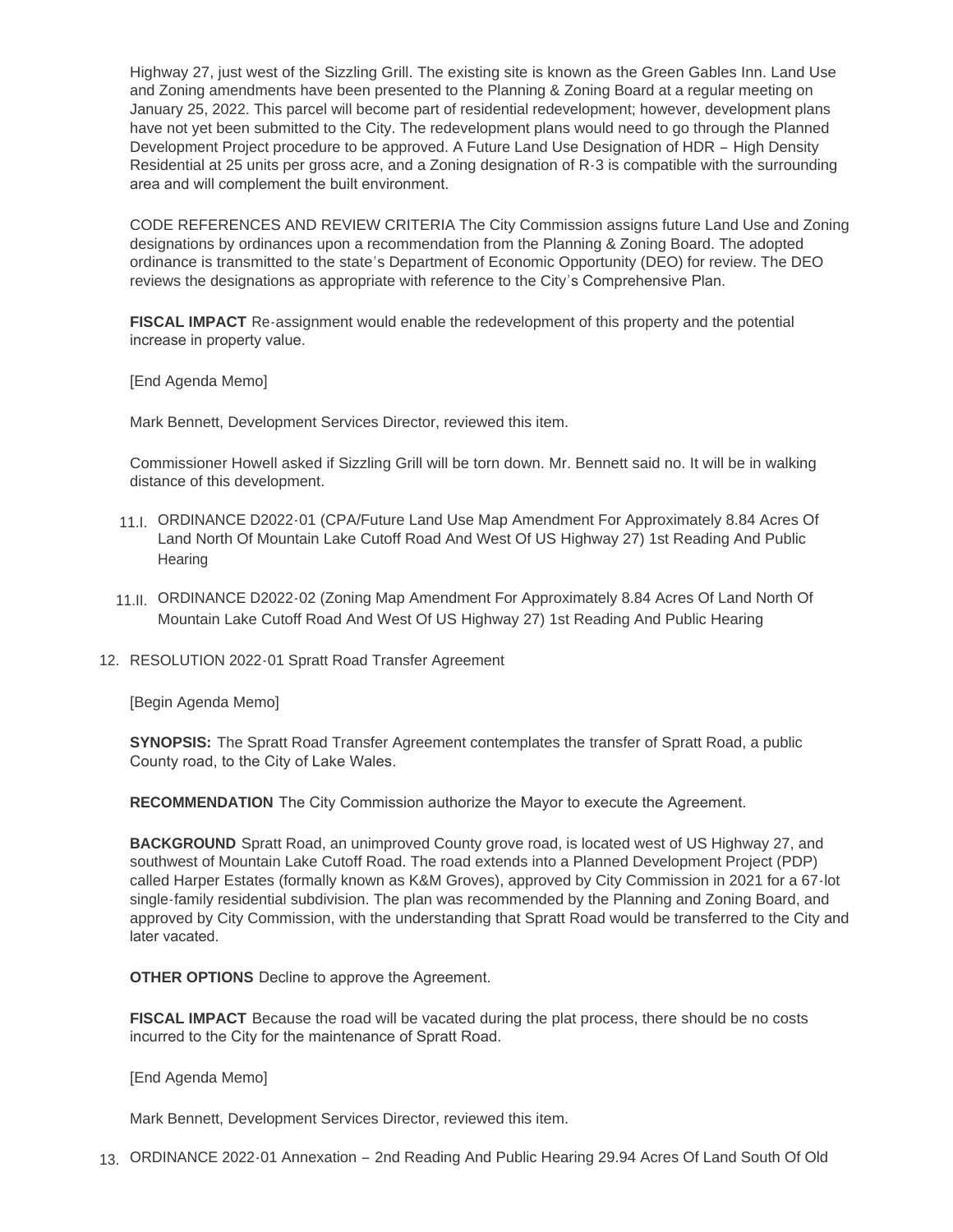Scenic Highway And East Of Scenic Highway North

[Begin Agenda Memo]

**SYNOPSIS**: Ordinance 2022-01 proposes the voluntary annexation of approximately 29.94 acres of land located south of Old Scenic Highway, east of Scenic Highway North, and contiguous to the incorporated City limits.

**RECOMMENDATION** Staff recommends adoption after second reading of Ordinance 2022-01, following a public hearing. Public Hearing notice requirements have been met. Commission approved Ordinance 2022- 01 at first reading on January 18, 2022. A recommendation from the Planning and Zoning Board is not required for an annexation ordinance.

**BACKGROUND** Story Family Limited Partnership LLLP, owner, petitioned annexation into the corporate city limits of Lake Wales on November 22, 2021. "Attachment A" to the ordinance shows the property's location. It is contiguous to the City Limits along its western boundary.

**OTHER OPTIONS** Decline to annex the property.

**FISCAL IMPACT** The annexation will add to the City's tax roll. The property is valued at \$191,967, which would bring in additional property taxes. Additionally, the approval of the annexation would allow the applicant to assemble a tract of land for potential residential development.

[End Agenda Memo]

Mark Bennett, Development Services Director, reviewed this item.

Ordinance 2022-02 Annexation – 2nd Reading And Public Hearing 236.57 Acres Of Land South Of 14. Belleview Drive, East Of Scenic Highway South, North Of Passion Play Road, And West Of 11th Street South

[Begin Agenda Memo]

**SYNOPSIS**: Ordinance 2022-02 proposes the voluntary annexation of approximately 236.57 acres of land located south of Belleview Drive, east of Scenic Highway South, north of Passion Play Road, and west of 11th Street South, and contiguous to the incorporated City limits.

**RECOMMENDATION** Staff recommends adoption after second reading of Ordinance 2022-02 following a public hearing. Public Hearing notice requirements have been met. A recommendation from the Planning and Zoning Board is not required for an annexation ordinance.

**BACKGROUND** Hunt Bros, Inc., owner, petitioned annexation into the corporate city limits of Lake Wales on December 9, 2021. "Attachment A" to the ordinance shows the property's location. It is contiguous to the City Limits along its northeastern boundaries.

**OTHER OPTIONS** Decline to annex the property.

**FISCAL IMPACT** The annexation will add to the City's tax roll. The properties are valued at a total of \$2,469,512, which would bring in additional property taxes. Additionally, the approval of the annexation would allow the applicant to assemble a tract of land for potential residential development.

[End Agenda Memo]

Mark Bennett, Development Services Director, reviewed this item.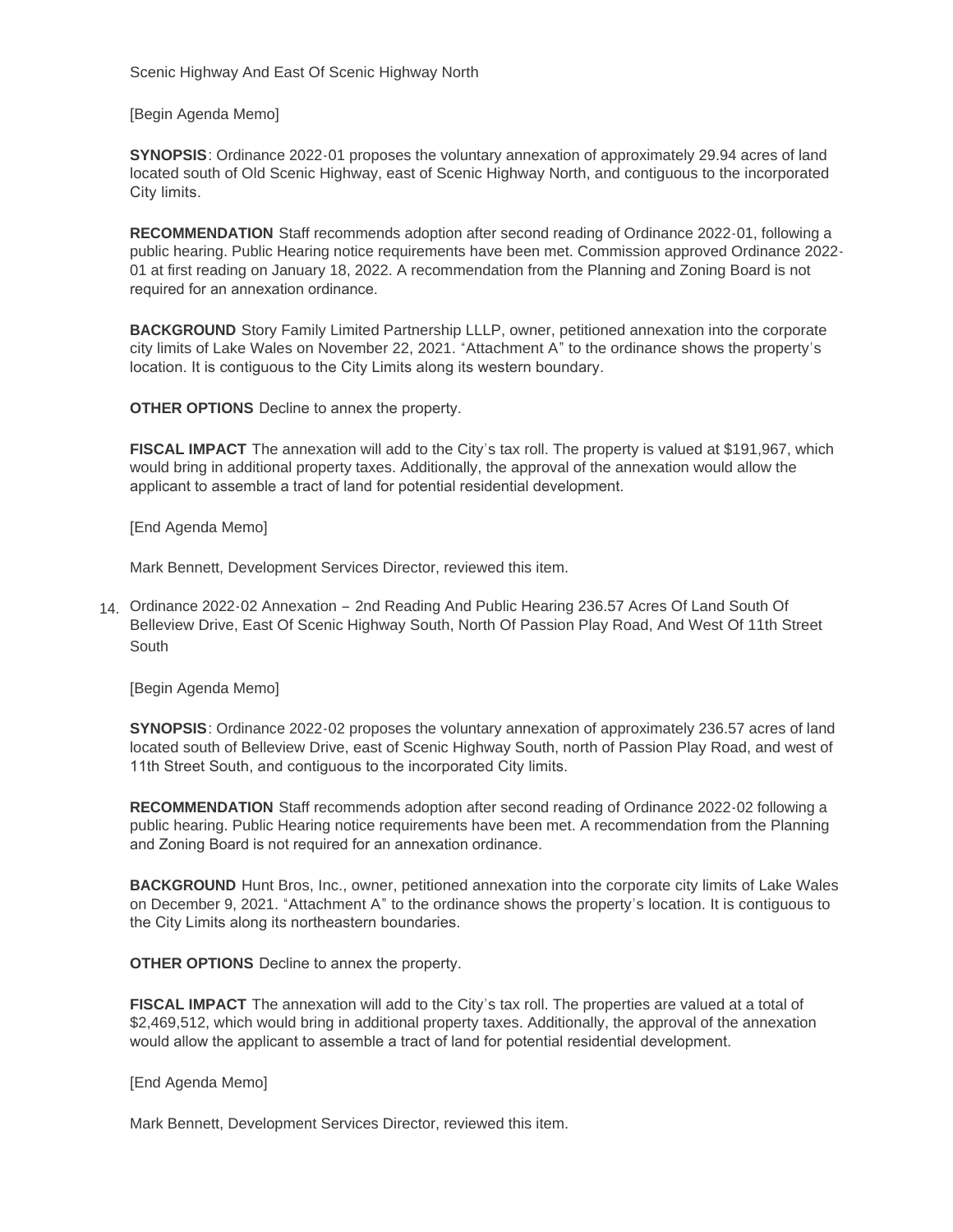15. Ordinance 2022-03 Land Development Regulation Updates - 2nd Reading And Public Hearing

[Begin Agenda Memo]

**SYNOPSIS**: Staff proposes amendments to the following sections of the Land Development Regulations (LDRs) (Chapter 23, Lake Wales Code of Ordinances):

- Table 23-242 Establishment of review fees
- Section 23-303 Streets

**RECOMMENDATION** At a regular meeting on November 30, 2021, the Planning and Zoning Board made a recommendation of approval to City Commission for the proposed changes to the Land Development Regulations. City Commission approved the proposed changes at first reading.

**BACKGROUND** Areas of the Land Development Regulations (LDRs) (Chapter 23, Lake Wales Code of Ordinances) have been identified as needing amendments.

1. Table 23-242 Establishment of review fees

Through the Request for Qualifications process with the City's Purchasing Department, the Planning Division retains professional planning firms for consulting services. Such disciplines include specialties like Historic Preservation, Environmental, Transportation, and Comprehensive Planning on an as-needed basis. As development in the city continues to intensify, City planning staff has recognized the increased potential need for professional consulting to supplement and assist staff. In order to share these development-related consulting costs with the developer, Staff recommends the following note under the fee table regarding "Extraordinary expenses":

\*\*\* EXTRAORDINARY EXPENSES. In addition to the fee schedule set forth above, the applicant shall also be responsible for the payment of any and all extraordinary expenses, which may be incurred by the City in analyzing or reviewing all or any part of an application. These expenses may include the City's retention of a third party consultant. These expenses will be billed at-cost, separately from and in addition to the development review fees set forth herein. The applicant will be advised of the necessity of such expenses prior to such expenses being incurred. The owner/developer and the Development Director, with the advice and consent of the City Manager, shall jointly approve in writing an estimated cost amount before these charges can be authorized. The cost for any such expenses shall be paid in advance to the City prior to incurring such expenses. Upon request of the owner/developer, the City Commission may review such expenses as to the necessity and amount.

### 2. Section 23-303

Streets Staff has recognized an increase in development interest in areas south of State Road 60 East, and east of 11th Street where many groves and unimproved "grove roads" exist. As residential growth continues in this area, a roadway network will need to be created through a partnership of contributions between the City and developers over time. The attached ordinance to this memo illustrates the City's future transportation plan to help distribute traffic throughout this area by mapping future minor and major collector roads. Collector roads gather traffic from local roads and funnel them to an arterial road network, or in this case, State Road 60. Staff proposes to include the SR 60 /11th Street Roadway Network Map within our Streets code section.

**CODE REFERENCES AND REVIEW CRITERIA** - Table 23-242 Establishment of review fees - Section 23- 303 Streets

**FISCAL IMPACT** Adoption of a fee for extraordinary expenses may relieve some of the City's expenses incurred from utilizing contracted consulting firms to assist in reviewing certain development projects.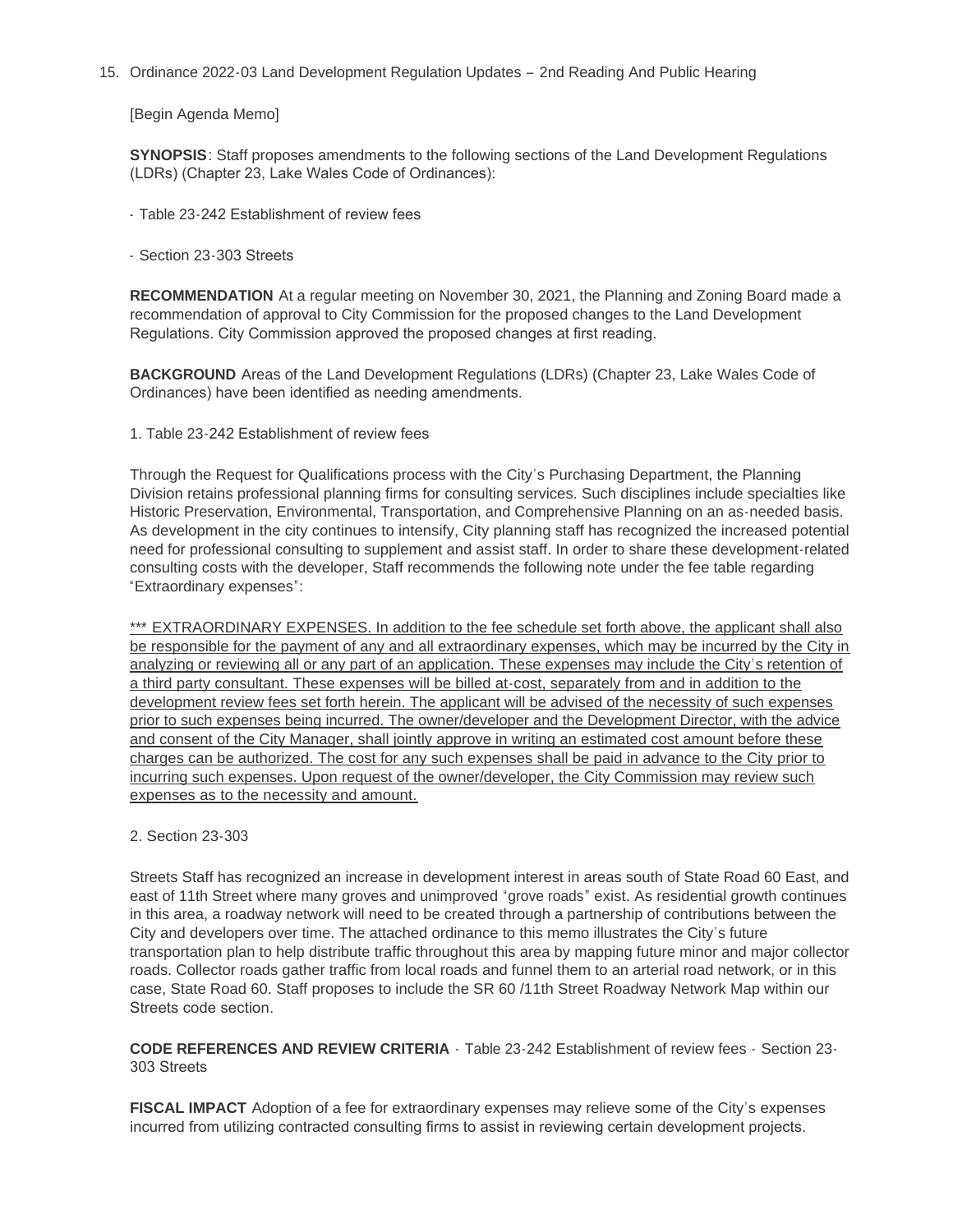[End Agenda Memo]

Mark Bennett, Development Services Director, reviewed this item.

2022 Lake Wales Art Show At Lake Wailes Park Special Event Permit Application 16.

[Begin Agenda Memo]

#### **SYNOPSIS**:

Approval of this Special Event Application will allow the 51st Annual Lake Wales Art Show to be held in Lake Wailes Park Friday, March 11, 2022 to Sunday, March 13, 2022.

**RECOMMENDATION** Staff recommends that the City Commission consider taking the following action:

1. Approve the Special Event Permit Application for the 51st Annual Lake Wales Art Show to be held March 11 – March 13, 2022 in Lake Wailes Park.

2. Approve the request to allow for a designated area for alcohol consumption.

3. Approve the hours as follows: March 10 - set up at 7:00 a.m. and evening festivities beginning on March 11 at 6:00 p.m. and ending at 5:00 p.m., March 12 and March 13 – 10:00 a.m. to 5:00 p.m.

4. Approve the request for set up by the artists on Friday March 11, 2022 at approximately 10:00 a.m.

**BACKGROUND** The Lake Wales Art Council, Inc. submitted a Special Event Permit Application for the 51st Annual Lake Wales Art Show to be held March 11 to March 13, 2022 in Lake Wailes Park. This event would begin on Friday evening, March 11, 2022 at 6:00 p.m. with a barbecue and musical entertainment and it will conclude at 8:00 p.m. This event includes a designated area to sell and consume alcohol.

On Saturday and Sunday activities will begin at 10:00 a.m. and end at 5:00 p.m. The Special Event Permit Application includes a request for the artists to set up on Friday, March 11 at approximately 10:00 a.m.

The Art Council will be using the services of off-duty officers from the Lake Wales Police Department each evening during the entire event. This will be paid at 100% by the Art Council. The Field Operations Division will be providing clean up services on Saturday and Sunday with the Arts Council paying 25% of those costs. The Arts Council will also be responsible for site set up, obtaining tent permits, providing licensing for food vendors, acquiring sanitary facilities and dumpsters and providing liability insurance for the event.

### **OTHER OPTIONS** Do not approve the event

**FISCAL IMPACT** In-kind services provided by the City were budgeted for FY21-22 in the amount of \$1218. The Arts Council will be responsible for 25% or \$304. Private security will be provided by the Lake Wales Police Department and will be paid at 100% by the Arts Council.

[End Agenda Memo]

Jennifer Nanek, City Clerk, reviewed this item.

17. 2022 Municipal Election & Canvassing Board Information

[Begin Agenda Memo]

### **2022 MUNICIPAL ELECTION INFORMATION**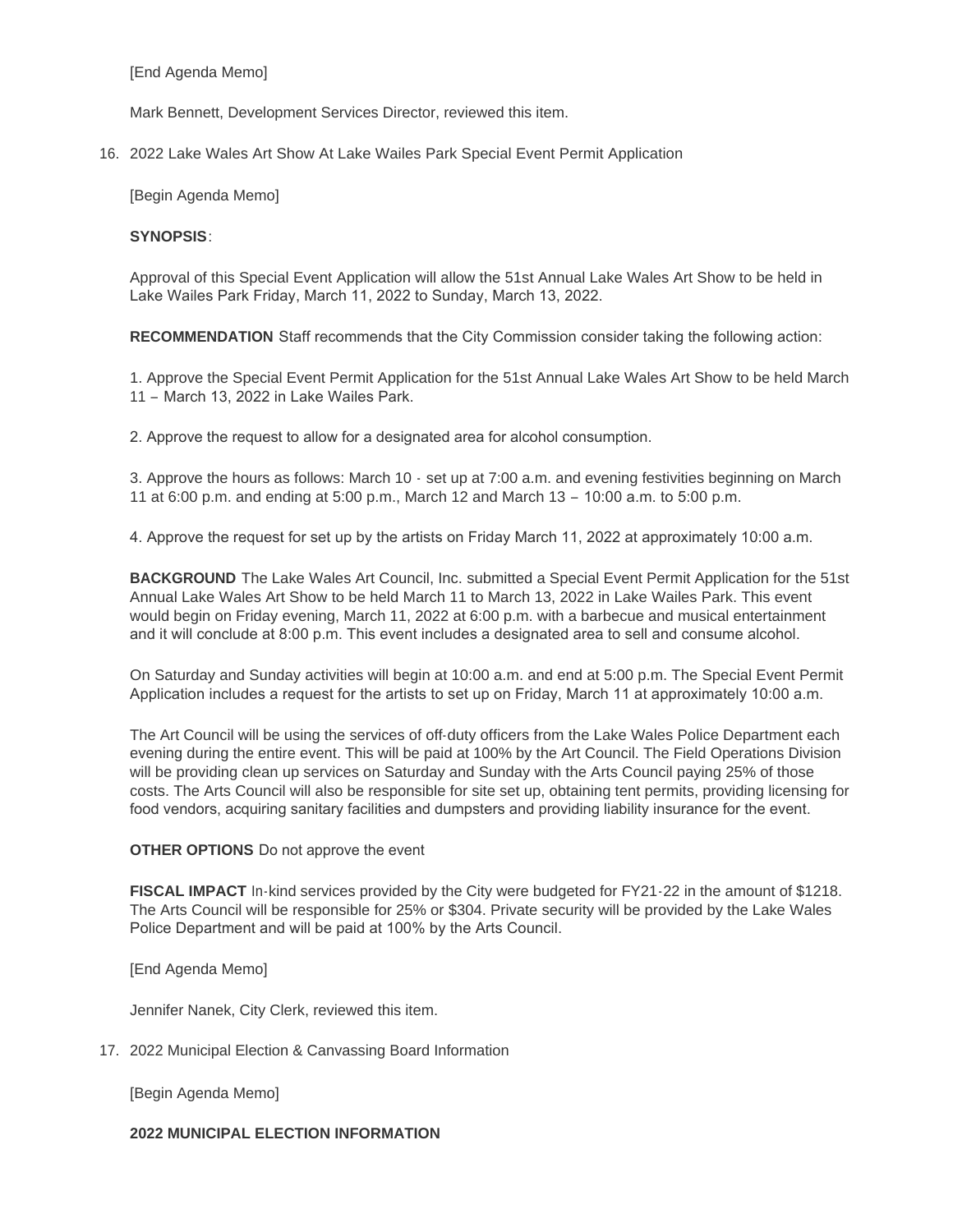The regular Municipal Election of the City of Lake Wales is Tuesday, April 5, 2022. We will elect a Mayor for Seat 1 (at-large) to serve a term of three years, and an Interim Commissioner for Seat 4 (District 27) to complete a term of two (2) years at most beginning May 3, 2022. Members of the City Commission must be registered voters and residents of the City of Lake Wales for at least one year preceding their date of election.

The two seats up for election are currently held by the following Commission members:

Seat 1 (at-large) Mayor Eugene Fultz

Seat 4 (District 27) Commissioner Jack Hilligoss The Mayor elected to Seat 1 must reside in the City Limits, and the Commissioner elected to Seat 4 must reside in District 27.

The qualifying period for a person to qualify as a candidate is from 12:00 p.m., noon, Monday, February 14 through 12:00 p.m., noon, Friday, February 18. Candidate packets are available in the City Clerk's office beginning 9:00 a.m., Friday, February 4. This packet contains qualifying papers, nominating petitions, and other necessary information and instructions to qualify as a candidate.

At the end of qualifying the City Clerk must prepare and submit to the Supervisor of Elections Office the approved ballot by 5:00 p.m. A special City Commission meeting has been scheduled for February 18 at 4:00 p.m. for that purpose. The scheduled special meeting date is also listed on the City Commission Calendar located under the City Manager portion of the Agenda.

The Municipal Election will be held at the Municipal Administration Building, 201 W. Central Ave., Lake Wales and at the Lake Ashton Clubhouse, 4141 Ashton Club Drive, Lake Wales on Tuesday, April 5, 2022, 7 a.m. to 7 p.m. The City Commission will reschedule its first meeting in April from 6:00 p.m., Tuesday, April 5 to 6:00 p.m., Wednesday, April 6. Contact the Supervisor of Elections at 863-534-5888 to request an absentee ballot. Voter registration deadline is March 7, 2022.

## **CANVASSING BOARD INFORMATION**

While the Supervisor of Elections and the City Clerk may perform many of the tasks necessary to conduct the election, the City Commission serves as the Municipal Canvassing Board and has legal responsibilities related to the conduct of the Municipal Election. It is necessary to review the responsibilities well in advance to prevent calendar conflicts because a quorum must be present at all Canvassing Board meetings.

The following rules apply to all members of the Canvassing Board: No member can serve if they are a candidate with opposition in the election being canvassed or is actively participating in the campaign or the candidacy of any candidate who has opposition in the election being canvassed. Actively participating means undertaking an intentional effort to demonstrate or generate public support for a candidate beyond merely making a campaign contribution. Refer to DE 8-10; 09-07.

If a lack of a quorum is created on the Canvassing Board due to this rule or any other unavoidable cause, the City Commission may appoint the city manager, city attorney, or resident/s to serve in the absence of that commission member/s to serve on the Canvassing Board to avoid a possible lack of quorum (Sec. 8- 26, Lake Wales Code of Ordinances). The City Clerk will prepare an agenda item for the first meeting in March for the City Commission to appoint additional people to serve on the Canvassing Board.

Per Florida Statute, Canvassing Board members are required to attend the following meetings.

**Pre-election Logic and Accuracy Testing of Tabulating Equipment (L&A)** Tuesday, March 29, 2022; 3:30 p.m. Elections Operations Center, 70 Florida Citrus Blvd. Winter Haven, FL 33880 (behind the Auburndale Speedway). -At least one member of the Canvassing Board must attend the L&A Testing.

Election Night Canvassing of Ballots Tuesday, April 5, 2022, time to be scheduled by SOE (5:00 p.m. or